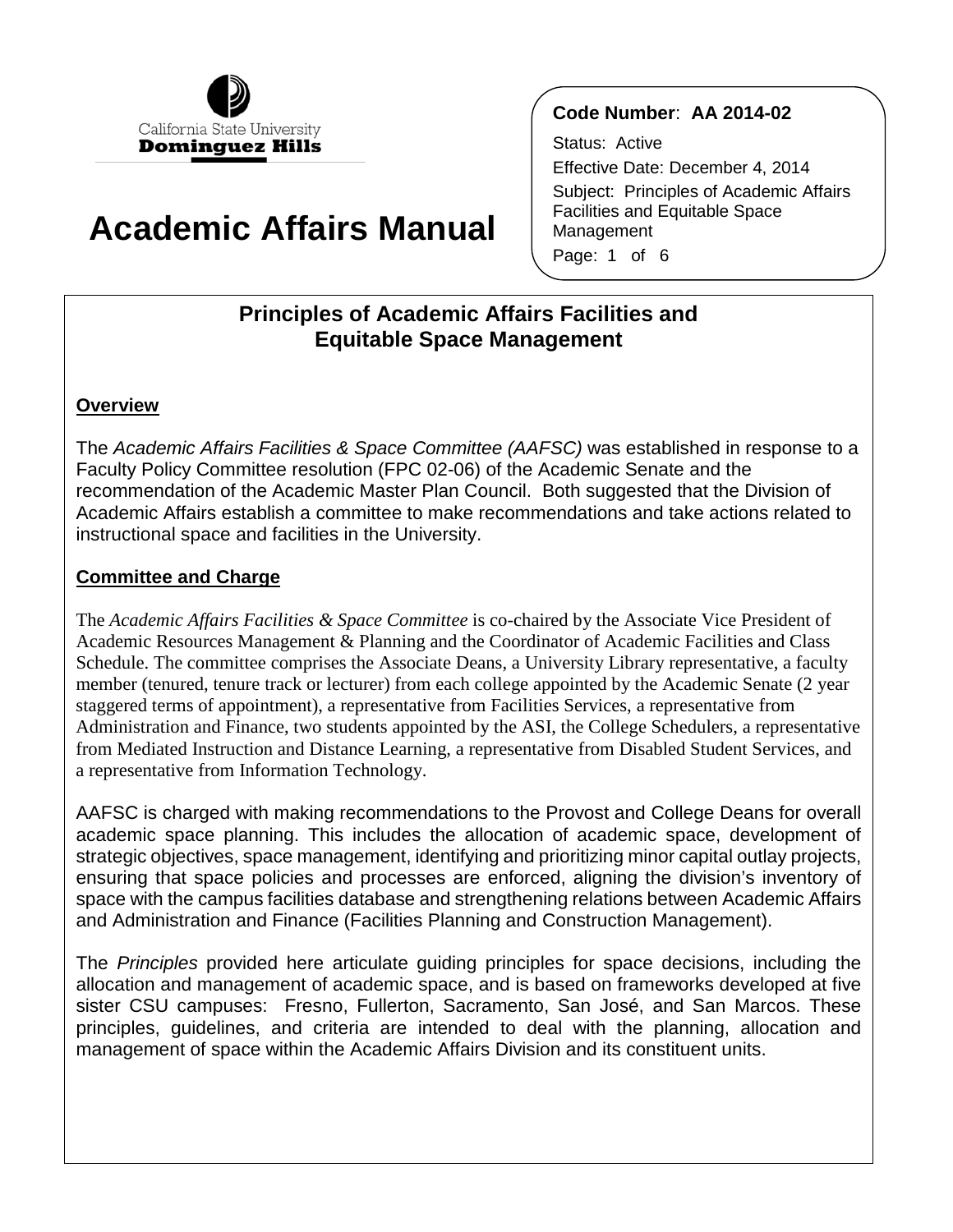Page 2 of 6 Code Number: AAFS005.001

## **General Principles**

- 31. **Academic space is a fundamental and critical** university resource, which requires effective stewardship to address the core mission and goals of the institution.
- University and his or her designees. The institution's colleges/schools, departments, 32. Space is *owned by the CSU-system Trustees* as leased by California State University, Dominguez Hills who has delegated the authority for its management to the President of the programs, and other Academic Affairs units are expected to be effective users of the spaces that are *assigned* to them, according to strategic and programmatic goals and institutional needs.
- on changes in demand, special functional designs, program growth or contraction, and changes in curricula, instructional deliveries, support functions, faculty recruitments, grant 33. All *academic space is allocated and can be reassigned consistent with the CBA*, based activities, and specialized uses which are supportive of the learning, teaching, and research mission of the engaged university.
- *normally follow college-level hierarchies*. College Deans (or their designees) play a central role in decision-making about allocations and usage within their respective 34. Detailed *implementation of those allocations within the Academic Affairs division will* college/school and may exercise flexibility addressing the changing space needs within their units. With the exception of changes in the primary function of the space, renovations that change the assignable square feet of a room must be reviewed by Facilities Planning & Construction Management (FPCM).
- Controversial or conflicting requests across colleges will be adjudicated by the Provost for 35. The Provost and Vice President for Academic Affairs upon recommendation and/or consultation with AAFSC, *may routinely assign and reassign academic space*. Academic Affairs (or designee) in consultation with College Deans.
- 36. *Consultation with the Academic Affairs Facilities & Space Committee (AAFSC) must occur when campus planning initiatives are planned and presented by other divisions*  on campus that will affect or alter the design, use, or allocation of space used by an academic unit.
- 37. The university shall *utilize academic space standards established by the California* **State University Chancellor's Office as a framework** for utilization and allocations but those will be supplemented by University standards and guidelines reflective of the distinctive needs and campus.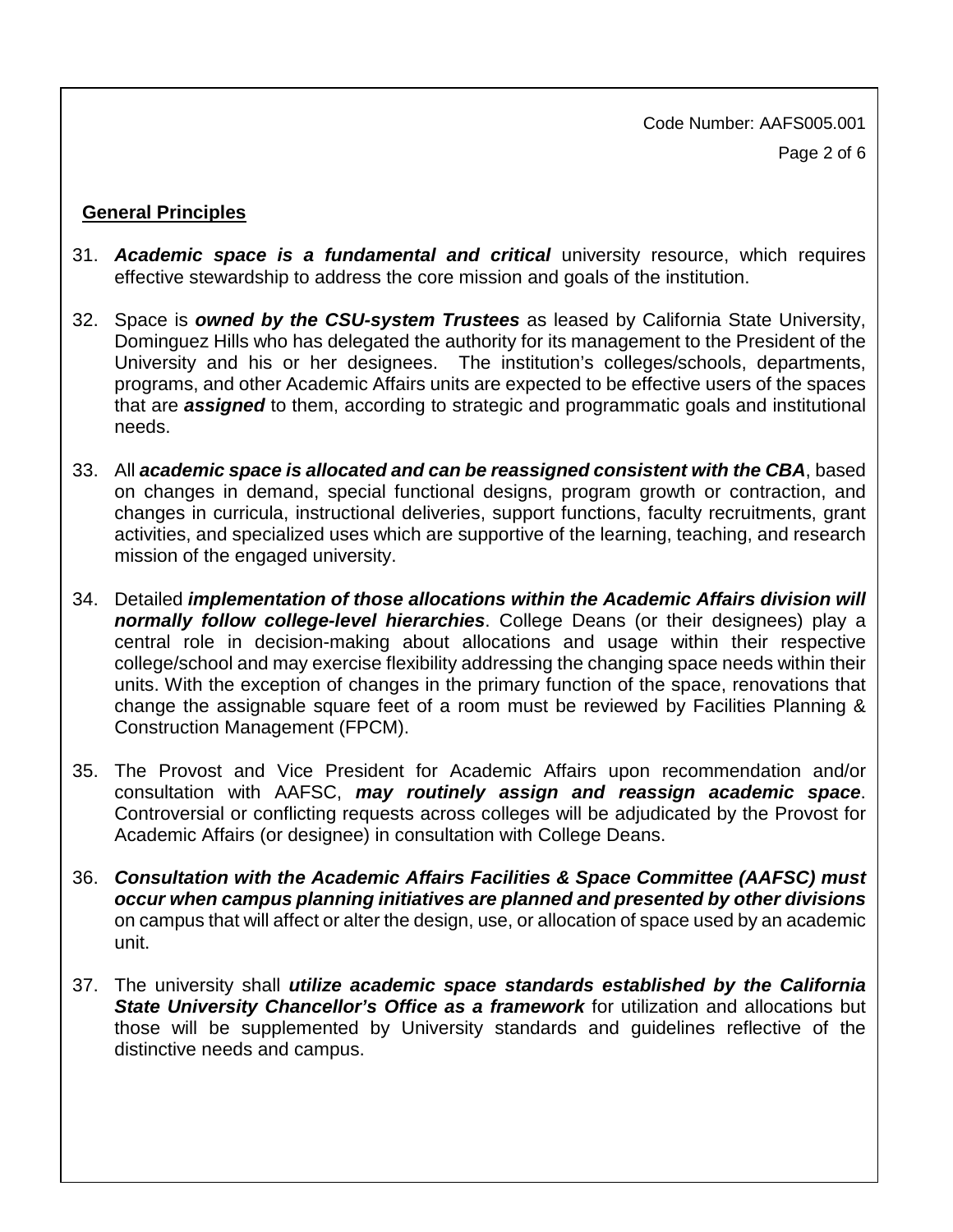Code Number: AAFS005.001 Page 3 of 6

## **Classroom Space**

- 8. As a critical resource, classroom space (broadly defined as any instructional space that may be used for direct instruction or for scheduled laboratory, field, activity, or studio space experiences) must receive *sustained investment in its quality and functionality*.
- 9. As specified in the Class Schedule Production Timeline, non-exclusive classrooms will revert to centralized space and will be available for scheduling by all colleges.
- arise in university-wide needs, priorities, and other factors based on discussion as 10. Specific *classrooms may move into, or out of, the General-Use category* as changes determined by the AAFSC.
- 11. The university shall strive to **provide a mix in the quantity and types of instructional** *rooms* which is appropriate to the learning and teaching activities of the campus.
- *and programmatic plans*. Information from those assessments and systematic planning 12. AAFSC shall conduct *periodic analytical assessments of the utilization of classrooms* shall be used to determine need and make future allocations and reallocations. Such assessments and linked decisions about allocations and reassignments of classrooms will be conducted *at least once every four years*.
- involving Facilities Services, Information Technology, colleges, departments, programs, units, and other users, including faculty and students. 13. The care of all classrooms and related instructional space is a shared responsibility,
- 14. Support for the *instructional technologies in General-Use classrooms shall be provided and funded centrally* by the university.

## **Specialty Instructional Space**

- 15. *Specialized instructional spaces*, such as laboratories or studios containing distinctive equipment, will be regarded as *college–managed space*. The utilization of those areas should conform to effective-use principles that are appropriate to the program, types of instruction, and potential for shared-use.
- 16. Allocations of the quantity and diversity of specialized instructional space shall be *appropriate to a program's size and distinctive character*.
- 17. Whenever possible, the university will provide an *annual allocation of funds to each college as appropriate to be used for equipment, furnishings, and room upgrades in* specialized instructional spaces. AAFSC will recommend to the Provost the distribution of these funds. Colleges should coordinate furniture/equipment and room upgrades with FPCM to ensure ADA access, building codes, and conformance with overall University standards are considered.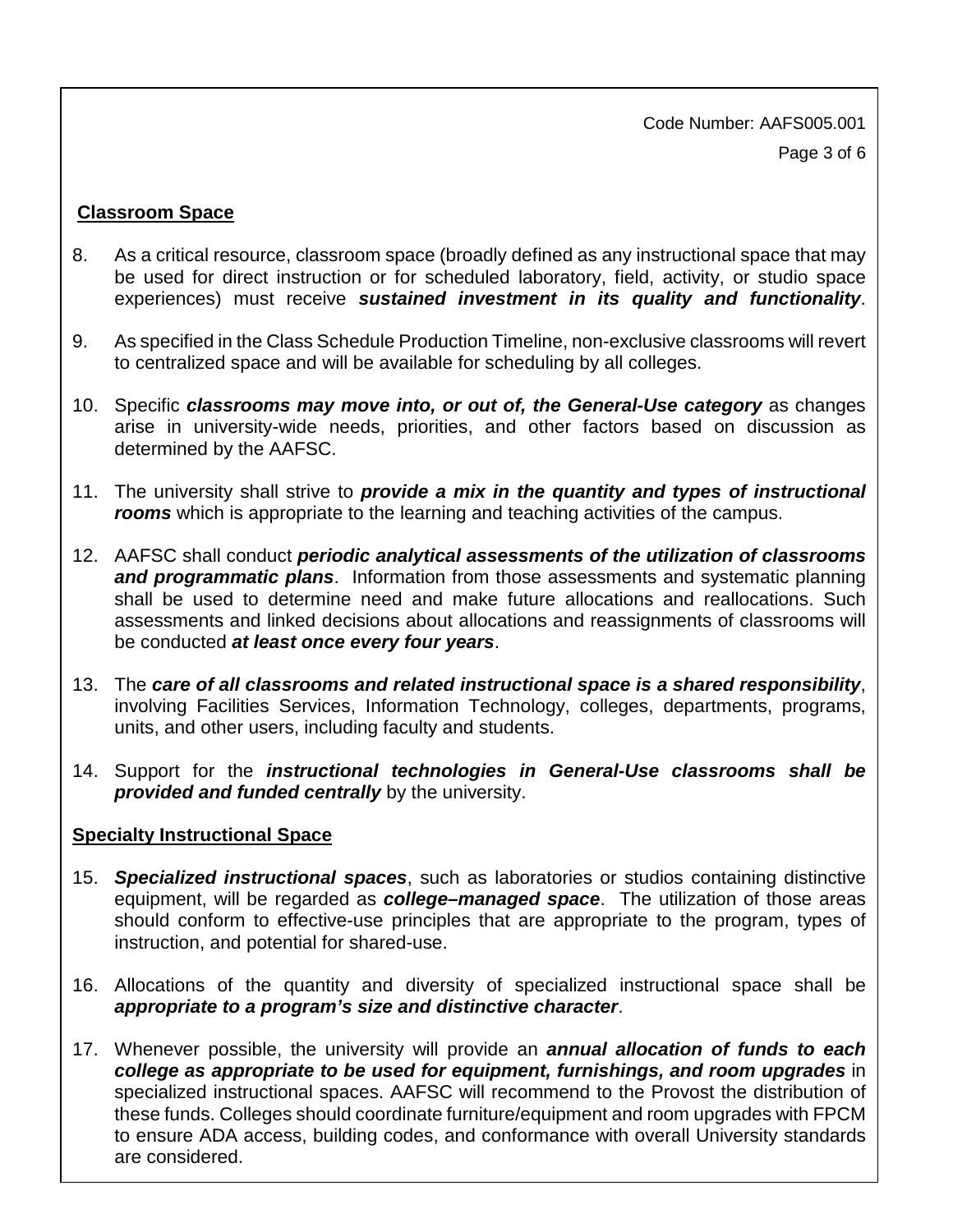Code Number: AAFS005.001

Page 4 of 6

- 18. To the greatest extent possible, specialized instructional space should be *co-located* with the instructional rooms used by a department or program.
- *use areas including sports/recreational facilities* are considered essential to the academic program on our campus. When appropriate, these areas/facilities may be shared among academic and non-academic users. *Consultation with AAFSC and*  19. *Agricultural fields and facilities, sports/recreational field spaces and other outdoor relevant parties* on the allocation, design and use of these areas/facilities is *required*  when any change is proposed or planned by any unit on campus.

# **Faculty Offices, Research Space & Administrative Support Space**

- conduct *research*, and meet individually with students. To those ends, all *full-time tenured*  20. The university recognizes the importance of space for faculty to prepare for *teaching*, *and tenure-track faculty shall be provided with office and research space consistent with university standards*, unless a faculty member requests otherwise.
- 21. *All full-time faculty, department chairs, and program coordinators shall be limited to no more than one office*. Secondary office areas may be assigned if there is a specific need (e.g., externally-funded research) and are approved by the college/school Dean.
- 22. Full-time *tenured and tenure-track faculty teaching solely online courses* shall be provided and assigned *shared office spaces*, unless they are physically present on campus more than 25% of the time.
- 23. To the extent possible, *full-time faculty and the administrative support offices of a department or program shall be co-located*, preferably on a single floor of one building or within a single building.
- 24. Part-time faculty and participants in the *Faculty Early Retirement Program (FERP)* shall be provided and assigned *shared office spaces*.
- 25. *Emeritus faculty* shall be provided and assigned *shared office spaces*, subject to availability.

## **Other Academic Space**

- 26. Specialty space, such as laboratory preparation rooms, equipment storage, and locations of  specialized instructionally-related equipment shall be *located in close proximity to a program's direct instructional space whenever possible*.
- 27. **Conference rooms shall serve multiple academic departments or programs** and shall be managed by the respective college Dean's offices or departments as delegated.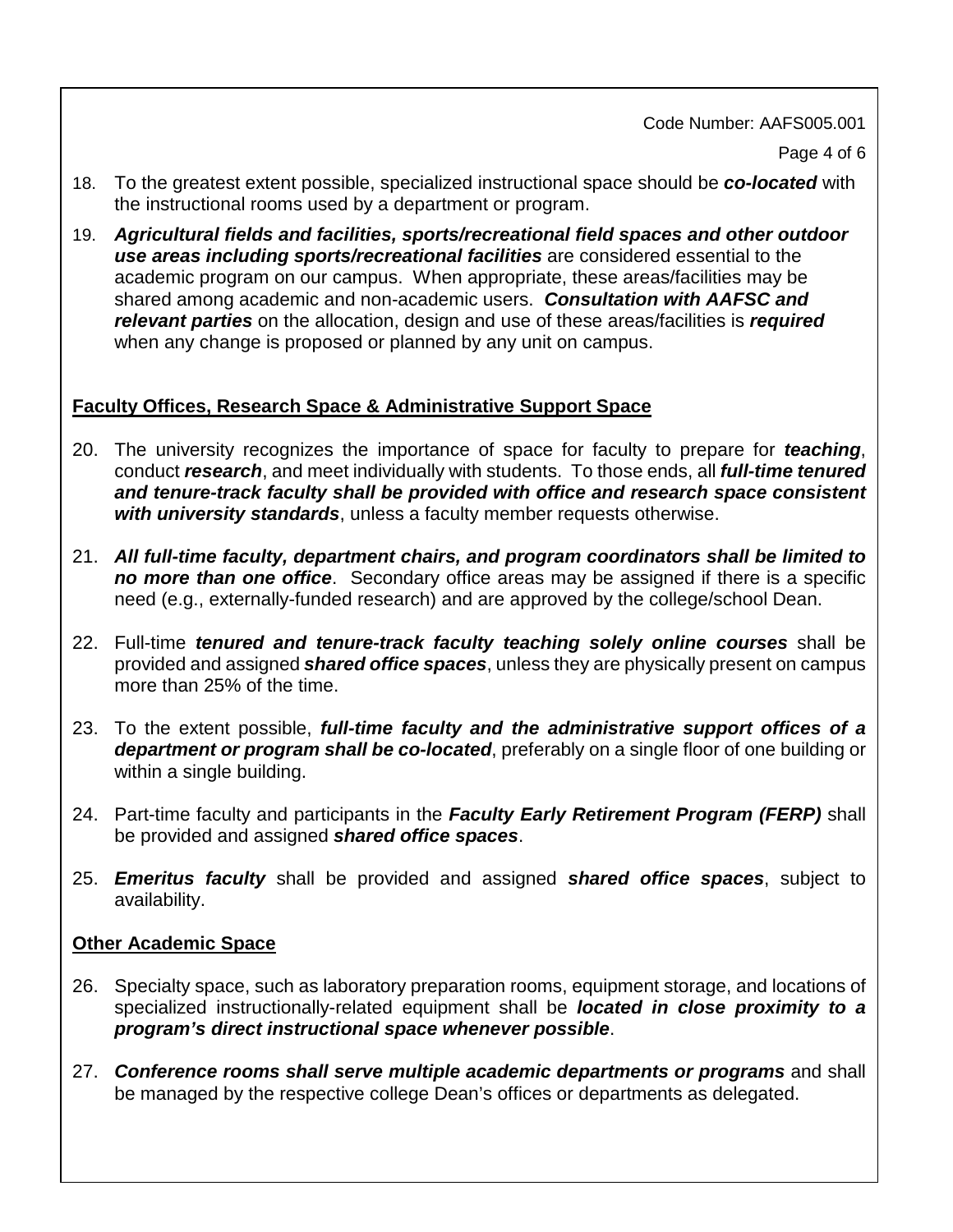#### Code Number: AAFS005.001

Page 5 of 6

28. Academic Affairs is committed to providing *centralized advisement spaces and informal gathering spaces for students and faculty* as appropriate to the mission and activities of the colleges and its units. AAFSC shall make recommendations to the Provost on these issues.

# **Off-Campus Space**

- programs/university *when suitable academic space is not available on campus*. All off-29. The university supports the use of off-campus, community space at no cost to campus locations must be reviewed by AAFSC and recommended for further review and approval by other applicable departments and offices, such as the Dean, the University Curriculum Committee, Procurement, Financial Aid, etc. and entered into the student system by the Academic Resources Management & Planning office for academic scheduling.
- 30. Colleges may rent/lease off-campus space to meet the needs of programs or grants.
- 31. If off-campus space becomes unavailable to house academic programs, the university must work with the college to secure classrooms/labs as required.

## **Space Requests**

- 32. AAFSC shall be the responsible body for implementing the space allocation and assignment policy, for Academic Affairs. FPCM in the division of Administration and Finance has the overall campus responsibility for space management. (Per EO 65 and delegation of authority.)
- 33. AAFSC shall receive all space requests for assignment of new or reassignment of existing academic/instructional physical space and will review requests for any exceptions to the space policy.
- Resources Management & Planning Office. Space requests may require consultation and 34. Individuals requesting new or reassignment of existing academic/instructional physical space must complete and submit an Academic Affairs Space Request Form, signed and approved by the department chair/program director and college Dean, to the Academic project planning with the division of Administration & Finance, Information Technology, and Academic Resource Management & Planning offices prior to submission.
- 35. All space requests associated with a grant proposal must be approved by the space approval process before any grant commitments are made.
- 36. All Academic Affairs Space Requests shall be aligned with the Academic Master Plan and the appropriate College Academic Plan. The request shall meet one or more of the following criteria: 1) maximum utilization of space for instructional purposes contributing to program